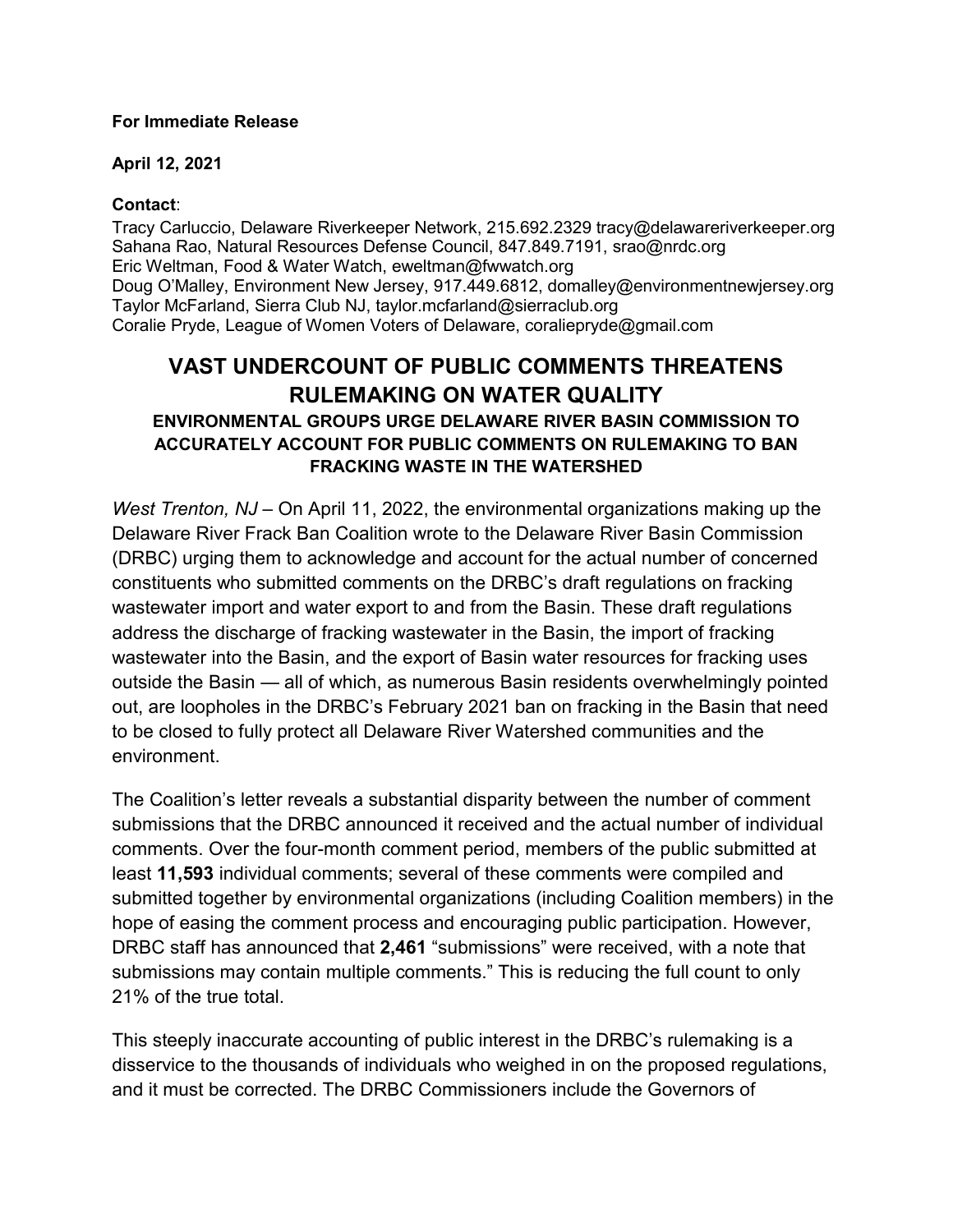Pennsylvania, New York, New Jersey, and Delaware and the Army Corps of Engineers representing the federal government; each individual comment comes from one of their constituents.

A [letter of complaint](https://www.delawareriverkeeper.org/sites/default/files/Letter%20to%20DRBC%20Governors,%20Federal%20Rep%20re%20Comments%20(2022-04-11).pdf) about the miscounting was sent to each of the five Commissioners on Monday, April 11.

"People invested their time and energy to make substantive comments to the DRBC because they believe that the health and future of the Delaware River Watershed will be indelibly impacted by this rulemaking and the drinking water of up to 17 million people and the irreplaceable assets of the watershed are at stake. Yet the DRBC staff chose to belittle the importance of each person's voice by undercounting the true number of those who commented. We want the DRBC Commissioners to know that every commenter wants to be counted and that a fair and democratic calculation reveals almost five times the number of commenters than the DRBC calculated, a gross inaccuracy," **said Tracy Carluccio, Deputy Director, Delaware Riverkeeper Network.**

"Looking only at submissions instead of individual comments discounts the thousands of people living and working in the Delaware River Basin who voiced real concerns about how these regulations will affect their health and the environment, especially because multiple comment submissions came primarily from environmental organizations," **said Sahana Rao, Project Attorney at the Natural Resources Defense Council**. "Each of these individuals deserves to be heard in their own right."

"The drinking water of millions of people is threatened by fracking waste being dumped in the Delaware River Basin. Governor Hochul and other members of the Commission need to hear the voices of those demanding that our drinking water be protected from fracking. The DRBC has a moral and legal obligation to count and consider every comment," **said Eric Weltman, a New York-based organizer with Food & Water Watch**.

"There is no prerequisite for commenting. People need not qualify as experts in order to submit comments. The DRBC violates the very concept at the heart of the public participation process when it judges comments to be unworthy of being counted because it doesn't approve of the manner in which they were submitted. At our urging, the DRBC made some course corrections on some long standing Environmental Justice issues during the comment period. Now it's time for the Commission to erase the injustice from the way it counts comments," **said Karen Feridun, Founder of Berks Gas Truth**.